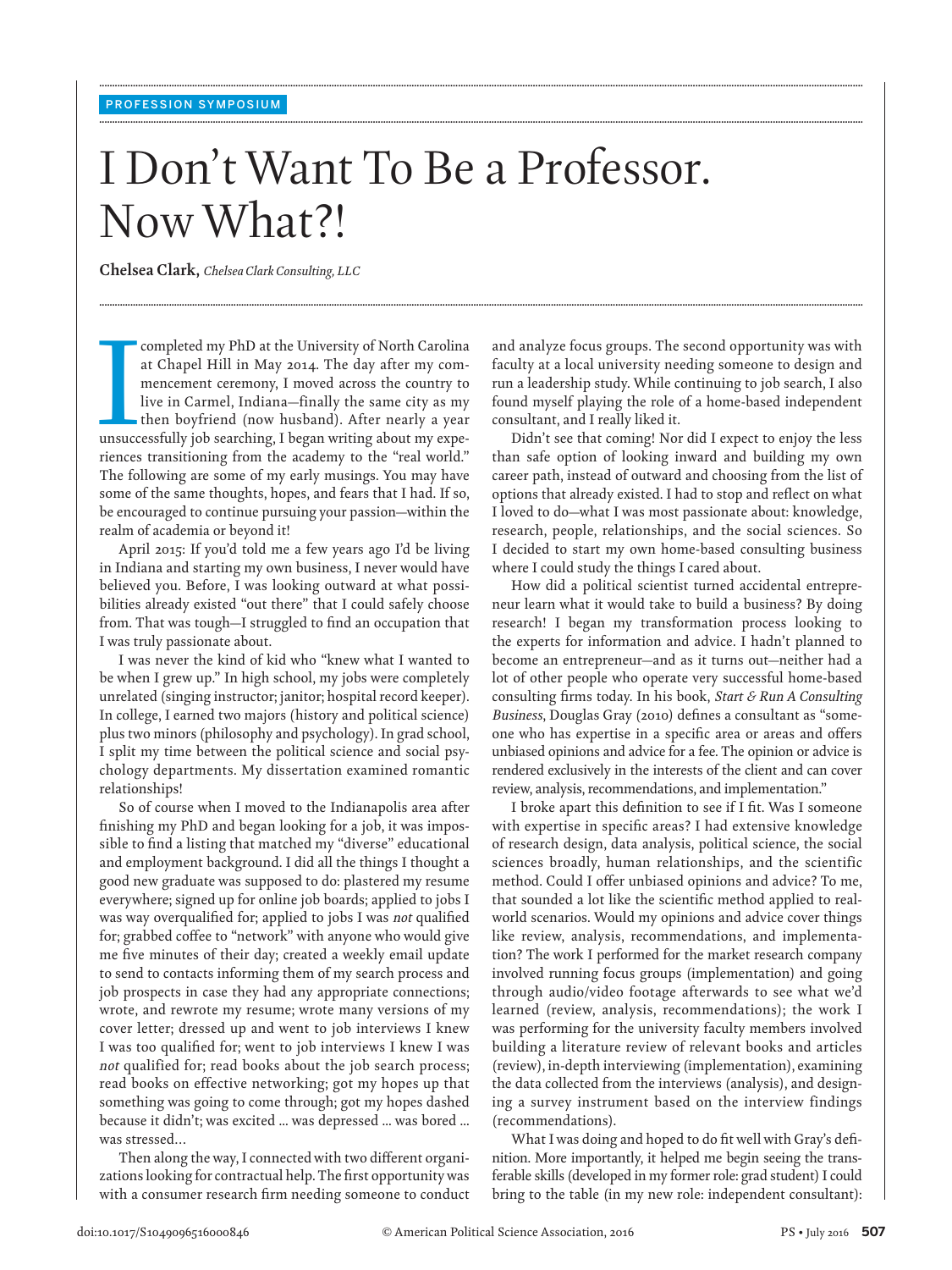focus group facilitation; in-depth interviewing; literature reviews; data analysis; and survey design.

 I started my transition from job seeker to career designer by thinking about what I loved and was passionate about. For me, that was a great start as it got me thinking about what could be, not just what currently was. But thinking only gets you so far. By breaking apart the definition of what it meant to consult, I was able to come up with a list of valuable services I could provide clients that became the foundation of my business plan.

### **So You Don't Want to Be a Professor Either...**

 In June 2015, I founded Chelsea Clark Consulting, LLC, a relationship research design and analysis consultancy. Six months later, I have had the opportunity to consult on projects in the academic, corporate, and nonprofit sectors. I love the flexibility of working from home and making my own schedule. I can say "YES" to projects that excite me and "NO" to projects that either don't mesh with my skillset or aren't aligned with my vision for my company. And no two days are exactly the same!

 Granted, the life of a consultant is sometimes chaotic, as you're constantly pulled in many directions juggling multiple projects. Consulting also lacks the stability and certainty that comes with a traditional job (especially a tenured professorship!). But if you've decided to branch out and pursue a career outside of academia and you're willing to take risks, consulting might be the perfect opportunity for you to use the research skills you've been developing over the past five plus years while pursuing your PhD.

## **HOW POLITICAL SCIENCE DEPARTMENTS COULD PREPARE STUDENTS FOR JOBS OUTSIDE ACADEMIA**

 Although I didn't know what I wanted to do with my life postgrad school, I knew that I didn't want to become a professor. I had some fabulous instructors in college and grad school. My dissertation advisor at UNC was especially engaging and supportive. But teaching is not my calling and a life filled with syllabi, power point lectures, and grading was not what I aspired to. For this reason, I knew I needed to leave the academy after I finished school.

 I don't know how it is in every political science department across the country, but in my department and in other departments where I had friends studying, announcing that you weren't planning to pursue a career in higher education was academic suicide. For this reason, I hid my true vocational intentions from faculty in my department. It was assumed that everyone wanted to be a professor. Anyone who didn't aspire to this calling was a second-class citizen and could at least expect to be marginalized within the department—if not worse. Earning your PhD is a daunting task already. Having to hide your true career goals and toe the "academic track" line for five years (or more) for fear of retribution is discouraging and exhausting.

 Moreover, not being able to share your career goals with department faculty and staff means you fail to receive any job training or placement support during your grad school career. The second most important thing that political science programs could be doing for their students is providing opportunities for students to learn about alternative career options, to explore their individual interests, and to prepare for the non-academic job search process.

 Simple things would go a long way. Departments could host resume writing workshops. In grad school, we're taught how to write our CVs, but a resume is an entirely different animal. Outside of the academy, very few people care about your conference presentations, teaching experiences, or even publications (shocking, I know!).

 Departments could also provide career counseling services or courses that would prepare students for careers outside of the academy. At Carolina, I was required to take a semester-long teaching course where we learned how to develop a syllabus, lead a class, and deal with student issues. There were also academic placement services that helped students prepare for job talks, search for academic jobs, and create application packets to send to schools.

 Since I had no intention of becoming a professor, more useful courses or seminars could have focused on describing the career opportunities for political science PhDs in nonacademic sectors, how the business world differs from the academy (including things like different lingo and definitions of "success"), and advice about how and where to begin looking for alternative job opportunities.

# *The #1 thing that political science PhD programs could do to better prepare their students for jobs "outside of academia" is to acknowledge that not all students seeking PhDs aspire to the professorship—and that's ok!*

**........................................................................................................................................................................................................................................................................................................**

 The #1 thing that political science PhD programs could do to better prepare their students for jobs "outside of academia" is to acknowledge that not all students seeking PhDs aspire to the professorship—and that's ok! In fact, given the current academic job market and limited number of placement opportunities, having some of your grad student population seeking alternative employment opportunities is a good thing and may even improve PhD program job placement rates.

At the end of my fourth year, I finally told my dissertation advisor that although I was intending to complete my dissertation and graduate the following year, I wasn't going on the job market because I wasn't planning to pursue a career in academia. My advisor was sympathetic. While he would have liked to see me become a college professor, he knew I needed to do what was right for me. He offered to support me in any way he could, but admitted that he really didn't have many connections outside of academia nor did he have a lot of advice